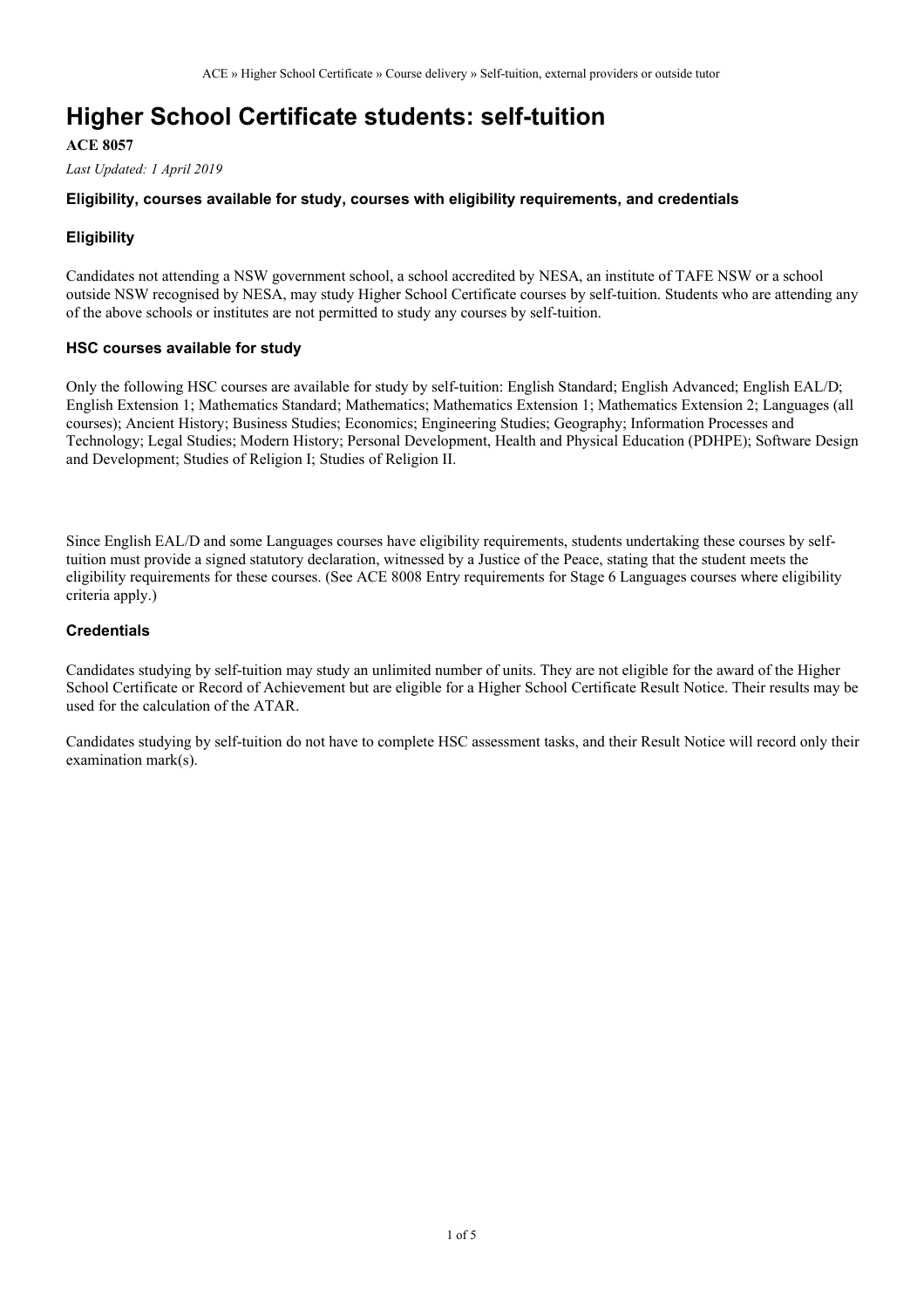# **Higher School Certificate students: self-tuition entry requirements and HSC examinations**

### **ACE 8058**

*Last Updated: 1 April 2019*

#### **Entry requirements**

Candidates contemplating self-tuition must contact records@nesa.nsw.edu.au to obtain entry forms.

It is a requirement that these candidates complete the HSC: All My Own Work program. It is the responsibility of these candidates to complete entry forms correctly and ensure their return to NESA on or before 30 June. Candidates studying by selftuition are personally responsible for obtaining copies of syllabuses, support materials, texts and other references relevant to their chosen studies.

#### **HSC examinations**

It is the responsibility of candidates studying by self-tuition to ensure that they access an *HSC Key Dates and Exam Timetables*. These may be downloaded from the NESA website. No allowance will be made for candidates who do not attend an examination session because they have misread the timetable. In addition, as there is no assessment mark available, candidates studying by self-tuition cannot submit an illness/misadventure appeal. During their HSC examination, candidates studying by self-tuition are subject to the rules of the school or college where the examination centre has been established.

A candidate studying by self-tuition who is not resident in New South Wales for a period of 12 months immediately prior to presentation for the Higher School Certificate examination(s) may be required to pay examination fees.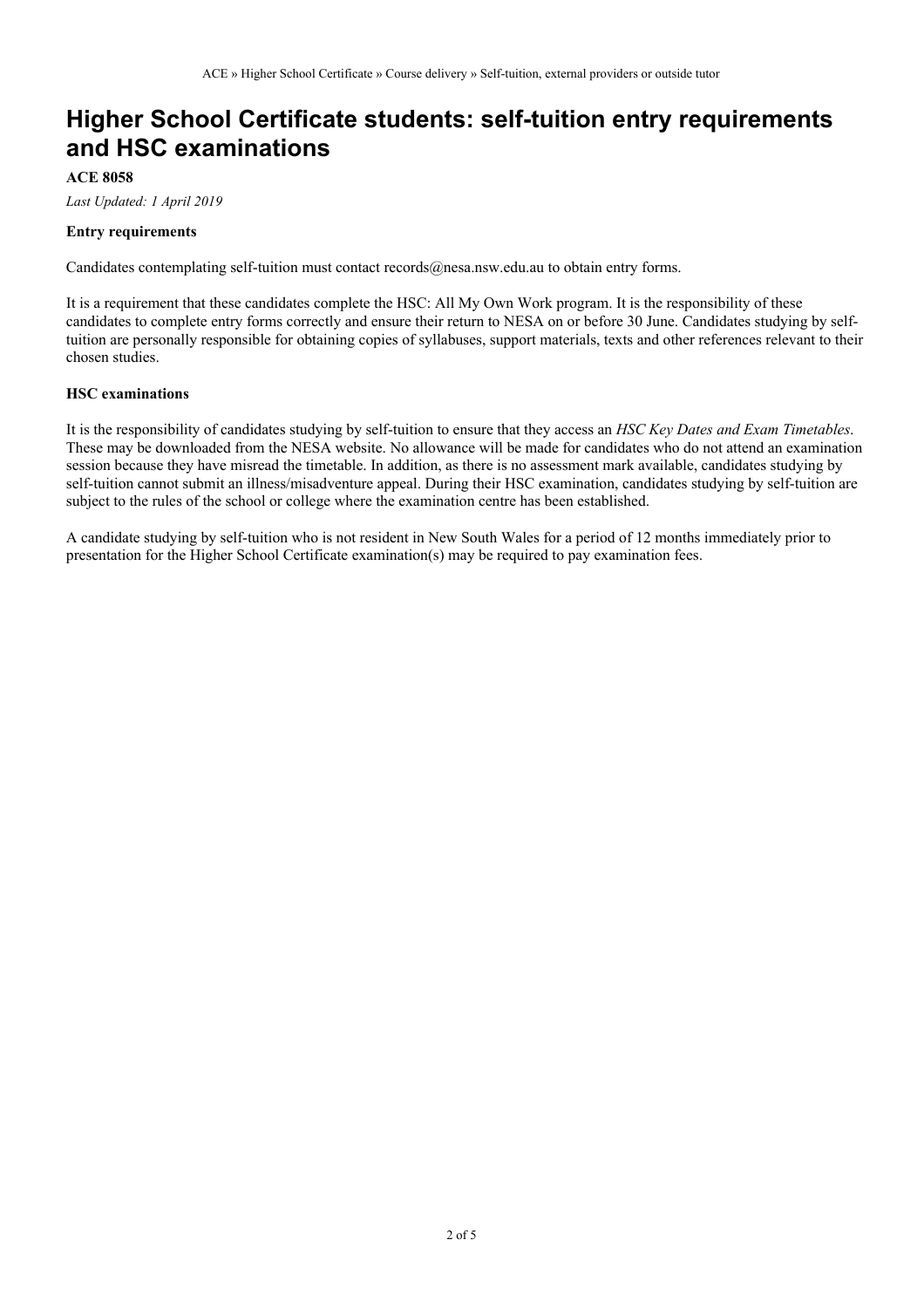# **Higher School Certificate students: study with an outside tutor**

#### **ACE 8060**

*Last Updated: 1 April 2019*

#### **Definition**

An outside tutor is any person, other than a teaching staff member of the school, whom the principal has approved to deliver a specified course of study that is part of the curriculum to a student or students enrolled in the school. The delivery of such a course may take place on school premises or elsewhere. The outside tutor may deliver the course to students during school hours or outside them.

**VET courses** cannot be studied with an outside tutor. VET courses must be delivered by Registered Training Organisations (RTOs).

#### **Pattern of study**

Students who wish to study with an outside tutor must ensure that their pattern of study includes at least eight units in both the Preliminary and HSC courses taken at an accredited school in NSW.

#### **Criteria and conditions for principal approval**

**The principal** may give approval for the student to study additional course(s) with an outside tutor provided that the principal has determined that the proposed tutor is, by qualifications and/or experience and/or expertise, a suitable person to teach NESA's syllabus. **The principal** has responsibility to ensure that in approving an outside tutor, the school continues to comply with the mandatory requirements under relevant child protection legislation.

In addition **the principal** must be satisfied that:

- a. the student's study of the course cannot be accommodated within the school
- b. the student will be able to study the HSC course with the outside tutor after completing the Preliminary course
- c. the student and tutor have a copy of, or easy access to, the appropriate syllabus package
- d. the **tutor** has indicated in writing that the course will be taught in accordance with NESA's syllabus
- e. the **tutor** will provide to the principal and the student an assessment program for the course detailing:
	- i. what will be assessed (ie components)
	- ii. when tasks have been scheduled
	- iii. how each task will be assessed
	- iv. how much weight will be given to each task
	- v. what administrative arrangements have been made
- f. the **tutor** will provide assessment marks determined in accordance with syllabus guidelines but these marks will not be used except in the case of illness/misadventure

#### **Language courses**

The study of languages through a community languages school (not one of the centres of the Department of Education's Saturday School of Community Languages) may be approved by the principal of the home school, provided that the above conditions are met.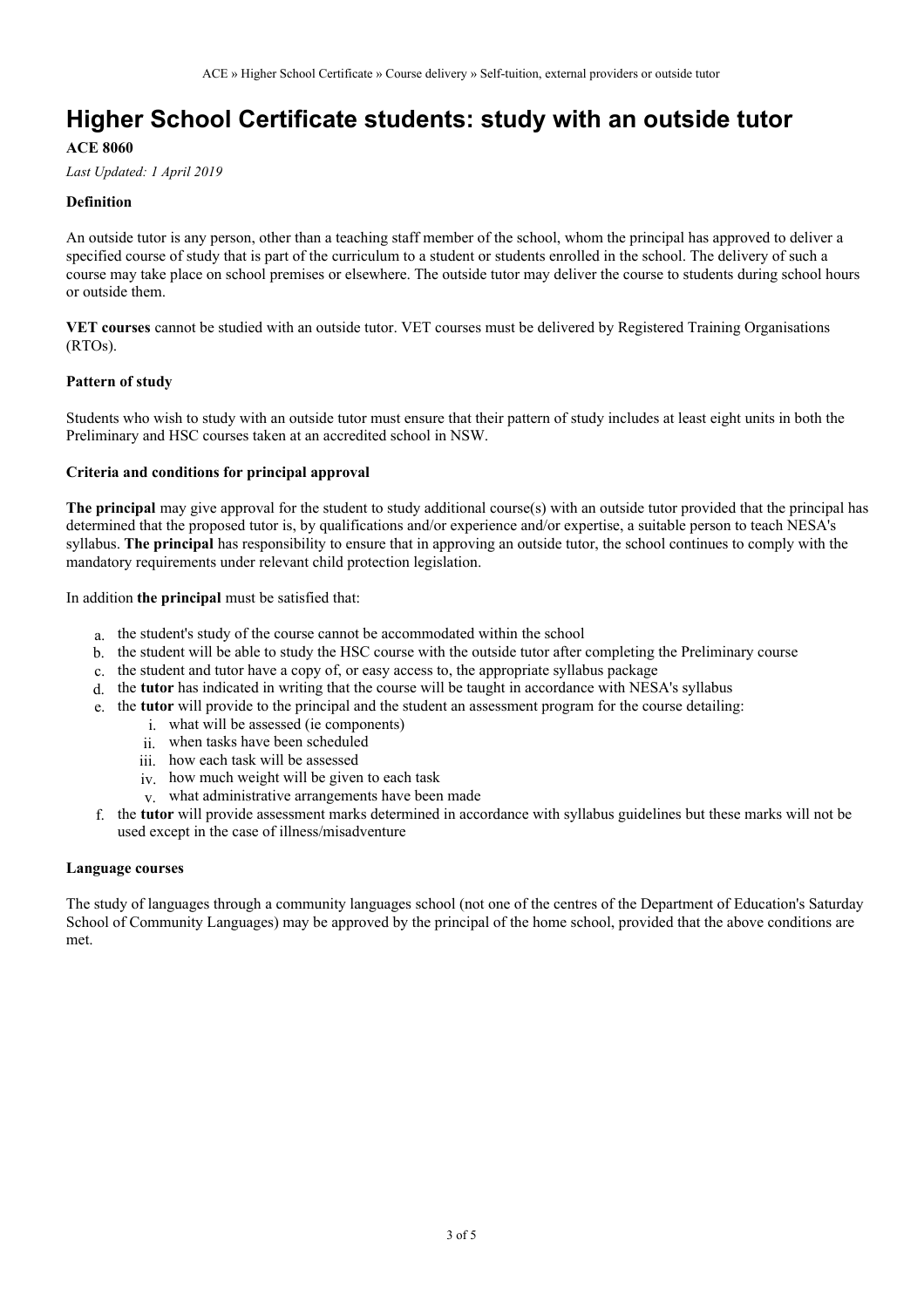# **Higher School Certificate students: study with an external provider**

### **ACE 8061**

*Last Updated: 2 August 2019*

**The principal** may give approval for a student to study additional course(s) with an external provider.

#### **Definition**

An external provider is any organisation that the school has entered into an arrangement with to deliver a specified course of study that is part of the curriculum to a student or students enrolled at the school.

The delivery of such a course may take place on school premises or elsewhere.

External providers include:

- government and registered schools
- NSW School of Languages
- Distance Education Centres
- OTEN
- Department of Education's Saturday School of Community Languages
- Institute of TAFE Colleges
- Registered Training Organisations (RTOs)
- universities